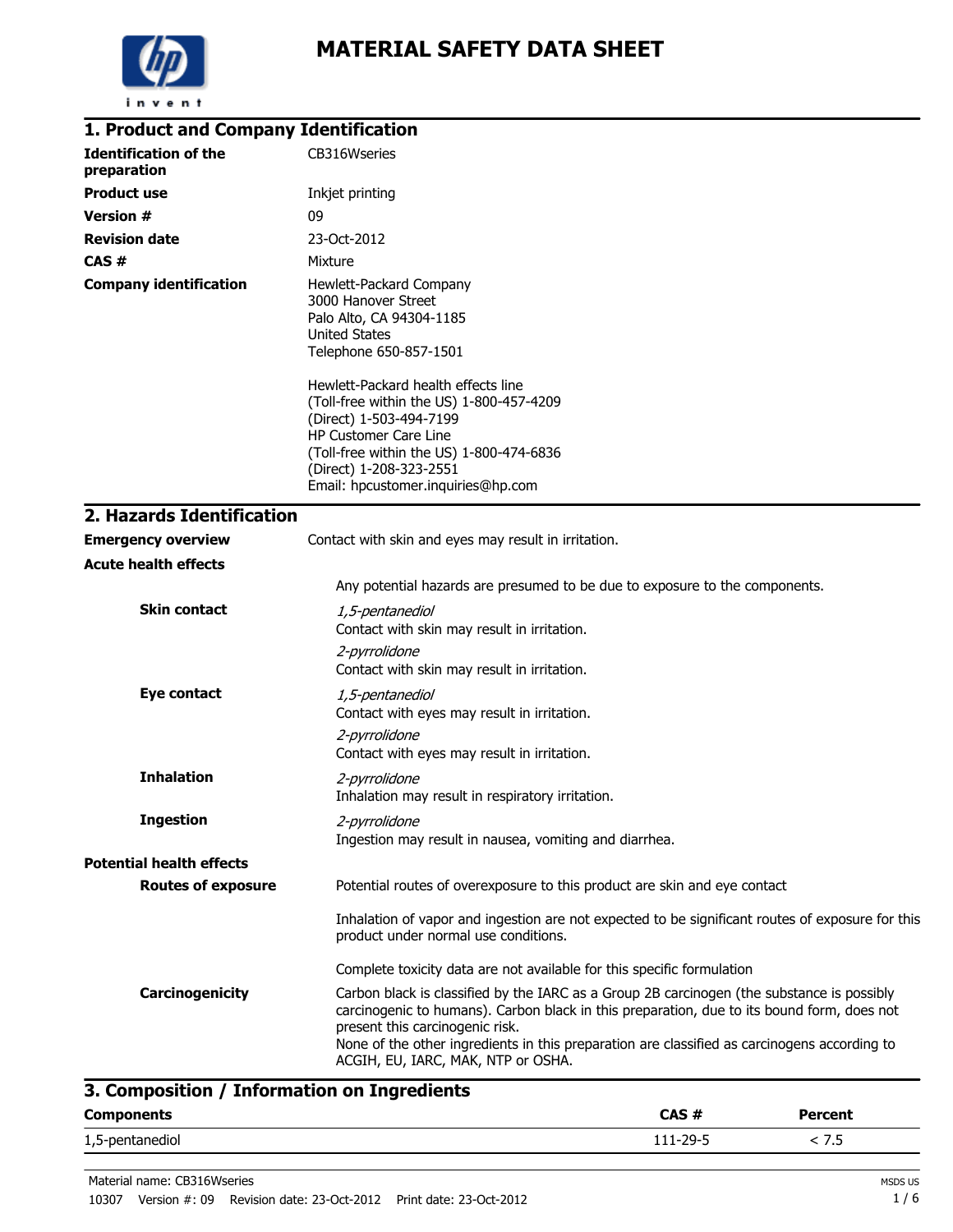| <b>Occupational exposure limits</b><br><b>ACGIH</b><br><b>Components</b><br>Carbon black (1333-86-4) | Keep out of the reach of children. Keep away from excessive heat or cold.<br>8. Exposure Controls / Personal Protection | <b>Type</b><br><b>TWA</b> | <b>Value</b><br>3.0000 mg/m3                                                                    | <b>Form</b><br>Inhalable fraction.                                                                    |
|------------------------------------------------------------------------------------------------------|-------------------------------------------------------------------------------------------------------------------------|---------------------------|-------------------------------------------------------------------------------------------------|-------------------------------------------------------------------------------------------------------|
|                                                                                                      |                                                                                                                         |                           |                                                                                                 |                                                                                                       |
|                                                                                                      |                                                                                                                         |                           |                                                                                                 |                                                                                                       |
|                                                                                                      |                                                                                                                         |                           |                                                                                                 |                                                                                                       |
|                                                                                                      |                                                                                                                         |                           |                                                                                                 |                                                                                                       |
| <b>Storage</b>                                                                                       |                                                                                                                         |                           |                                                                                                 |                                                                                                       |
| <b>Handling</b>                                                                                      | Avoid contact with skin, eyes and clothing.                                                                             |                           |                                                                                                 |                                                                                                       |
| 7. Handling and Storage                                                                              | section 13 Disposal considerations.                                                                                     |                           |                                                                                                 |                                                                                                       |
| <b>Other information</b>                                                                             |                                                                                                                         |                           | sealed container. Dispose of in compliance with federal, state, and local regulations. See also | Soak up with inert absorbent material. Slowly vacuum or sweep the material into a bag or other        |
| <b>Methods for cleaning up</b>                                                                       | Soak up with inert absorbent material.                                                                                  |                           |                                                                                                 |                                                                                                       |
| <b>Methods for containment</b>                                                                       |                                                                                                                         |                           | or diatomaceous earth, commercial sorbents, or recover using pumps.                             | Dike the spilled material, where this is possible. Absorb with inert absorbent such as dry clay, sand |
| <b>Environmental precautions</b>                                                                     |                                                                                                                         |                           | Do not let product enter drains. Do not flush into surface water or sanitary sewer system.      |                                                                                                       |
| <b>Personal precautions</b>                                                                          | Wear appropriate personal protective equipment.                                                                         |                           |                                                                                                 |                                                                                                       |
| <b>6. Accidental Release Measures</b>                                                                |                                                                                                                         |                           |                                                                                                 |                                                                                                       |
| products                                                                                             |                                                                                                                         |                           |                                                                                                 |                                                                                                       |
| <b>Hazardous combustion</b>                                                                          | Refer to section 10.                                                                                                    |                           |                                                                                                 |                                                                                                       |
| <b>Specific methods</b>                                                                              | None established.                                                                                                       |                           |                                                                                                 |                                                                                                       |
| <b>Unsuitable extinguishing</b><br>media                                                             | None known.                                                                                                             |                           |                                                                                                 |                                                                                                       |
| Suitable extinguishing<br>media                                                                      | CO2, water, dry chemical, or foam                                                                                       |                           |                                                                                                 |                                                                                                       |
| <b>Extinguishing media</b>                                                                           |                                                                                                                         |                           |                                                                                                 |                                                                                                       |
| <b>Flammable properties</b>                                                                          | None known.                                                                                                             |                           |                                                                                                 |                                                                                                       |
| <b>5. Fire Fighting Measures</b>                                                                     |                                                                                                                         |                           |                                                                                                 |                                                                                                       |
| <b>General advice</b>                                                                                | No additional information                                                                                               |                           |                                                                                                 |                                                                                                       |
| <b>Ingestion</b>                                                                                     | If ingestion of a large amount does occur, seek medical attention.                                                      |                           |                                                                                                 |                                                                                                       |
| <b>Inhalation</b>                                                                                    | Move to fresh air. If symptoms persist, get medical attention.                                                          |                           |                                                                                                 |                                                                                                       |
| <b>Skin contact</b>                                                                                  | attention.                                                                                                              |                           | Wash affected areas thoroughly with mild soap and water. If irritation persists get medical     |                                                                                                       |
| <b>First aid procedures</b><br>Eye contact                                                           |                                                                                                                         |                           | least 15 minutes or until particles are removed. If irritation persists get medical attention.  | Do not rub eyes. Immediately flush with large amounts of clean, warm water (low pressure) for at      |
|                                                                                                      |                                                                                                                         |                           |                                                                                                 |                                                                                                       |
| <b>4. First Aid Measures</b>                                                                         | Carbon black is present only in a bound form in this preparation.                                                       |                           |                                                                                                 |                                                                                                       |
|                                                                                                      | Communication Standard).                                                                                                |                           | This product has been evaluated using criteria specified in 29 CFR 1910.1200 (Hazard            |                                                                                                       |
| <b>Composition comments</b>                                                                          | This ink supply contains an aqueous ink formulation.                                                                    |                           |                                                                                                 |                                                                                                       |
| Water                                                                                                |                                                                                                                         |                           | 7732-18-5                                                                                       | > 75                                                                                                  |
| Carbon black                                                                                         |                                                                                                                         |                           | 1333-86-4                                                                                       | < 5                                                                                                   |
| 2-pyrrolidone                                                                                        |                                                                                                                         |                           | 616-45-5                                                                                        | < 7.5                                                                                                 |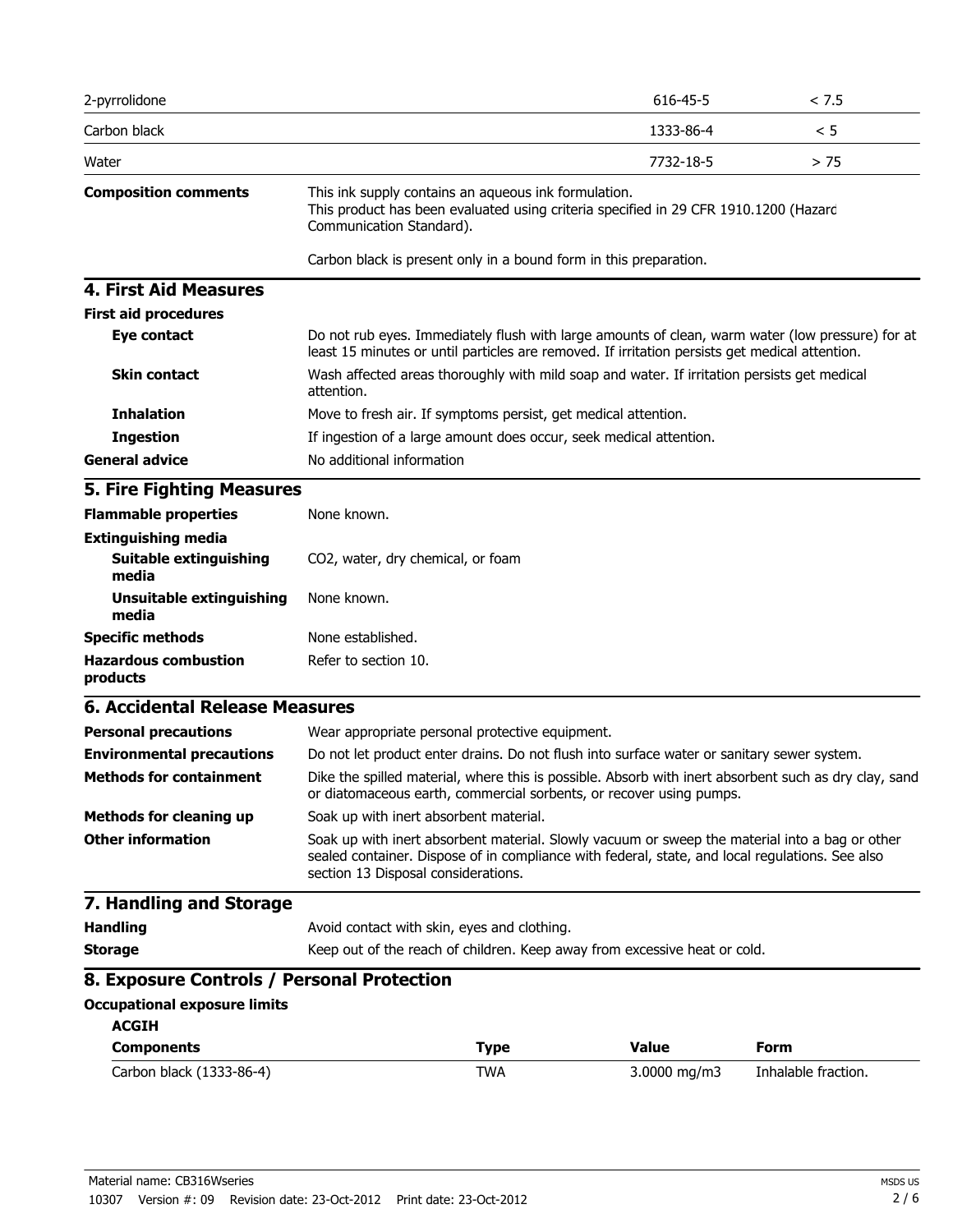| <b>U.S. - Tennessee</b><br><b>Components</b>      | <b>Type</b>                                                             | <b>Value</b>                                                                                |
|---------------------------------------------------|-------------------------------------------------------------------------|---------------------------------------------------------------------------------------------|
| Carbon black (1333-86-4)                          | <b>TWA</b>                                                              | 3.5000 mg/m3                                                                                |
|                                                   |                                                                         |                                                                                             |
| <b>Exposure guidelines</b>                        | Exposure limits have not been established for this product.             |                                                                                             |
| <b>Engineering controls</b>                       | Use in a well ventilated area.                                          |                                                                                             |
| <b>Personal protective equipment</b>              |                                                                         |                                                                                             |
| <b>General hygiene</b><br>considerations          | Handle in accordance with good industrial hygiene and safety practice.  |                                                                                             |
| General                                           | Use personal protective equipment to minimize exposure to skin and eye. |                                                                                             |
| 9. Physical & Chemical Properties                 |                                                                         |                                                                                             |
| <b>Appearance</b>                                 | Not available.                                                          |                                                                                             |
| <b>Color</b>                                      | Black.                                                                  |                                                                                             |
| Odor                                              | Not available.                                                          |                                                                                             |
| <b>Odor threshold</b>                             | Not available.                                                          |                                                                                             |
| <b>Physical state</b>                             | Liquid                                                                  |                                                                                             |
| Form                                              | Not available.                                                          |                                                                                             |
| рH                                                | 7                                                                       |                                                                                             |
| <b>Melting point</b>                              | Not available.                                                          |                                                                                             |
| <b>Freezing point</b>                             | Not available.                                                          |                                                                                             |
| <b>Boiling point</b>                              | Not determined                                                          |                                                                                             |
| <b>Flash point</b>                                | > 200 °F (> 93.3 °C) Pensky-Martens Closed Cup                          |                                                                                             |
| <b>Evaporation rate</b>                           | Not determined                                                          |                                                                                             |
| Flammability limits in air,<br>upper, % by volume | Not available.                                                          |                                                                                             |
| Flammability limits in air,<br>lower, % by volume | Not determined                                                          |                                                                                             |
| <b>Vapor pressure</b>                             | Not determined                                                          |                                                                                             |
| <b>Vapor density</b>                              | Not available.                                                          |                                                                                             |
| <b>Specific gravity</b>                           | $1 - 1.2$                                                               |                                                                                             |
| <b>Relative density</b>                           | Not available.                                                          |                                                                                             |
| Solubility (water)                                | Soluble in water                                                        |                                                                                             |
| <b>Auto-ignition temperature</b>                  | Not available.                                                          |                                                                                             |
| <b>Decomposition temperature</b>                  | Not available.                                                          |                                                                                             |
| <b>Viscosity</b>                                  | 2 cp                                                                    |                                                                                             |
| <b>VOC</b>                                        | $< 179$ g/L                                                             |                                                                                             |
| <b>Other information</b>                          | For other VOC regulatory data/information see section 15.               |                                                                                             |
| 10. Chemical Stability & Reactivity Information   |                                                                         |                                                                                             |
| <b>Chemical stability</b>                         | Stable under recommended storage conditions.                            |                                                                                             |
| <b>Incompatible materials</b>                     | Incompatible with strong bases and oxidizing agents.                    |                                                                                             |
| <b>Hazardous decomposition</b><br>products        | dioxide and/or low molecular weight hydrocarbons.                       | Upon decomposition, this product may yield gaseous nitrogen oxides, carbon monoxide, carbon |
| <b>Possibility of hazardous</b><br>reactions      | Will not occur.                                                         |                                                                                             |

## **11. Toxicological Information**

**Carcinogenicity** Carbon black is classified as a carcinogen by the IARC (possibly carcinogenic to humans, Group 2B) and by the State of California under Proposition 65. In their evaluations of carbon black, both organizations indicate that exposure to carbon black, per se, does not occur when it remains bound within a product matrix, specifically, rubber, ink, or paint.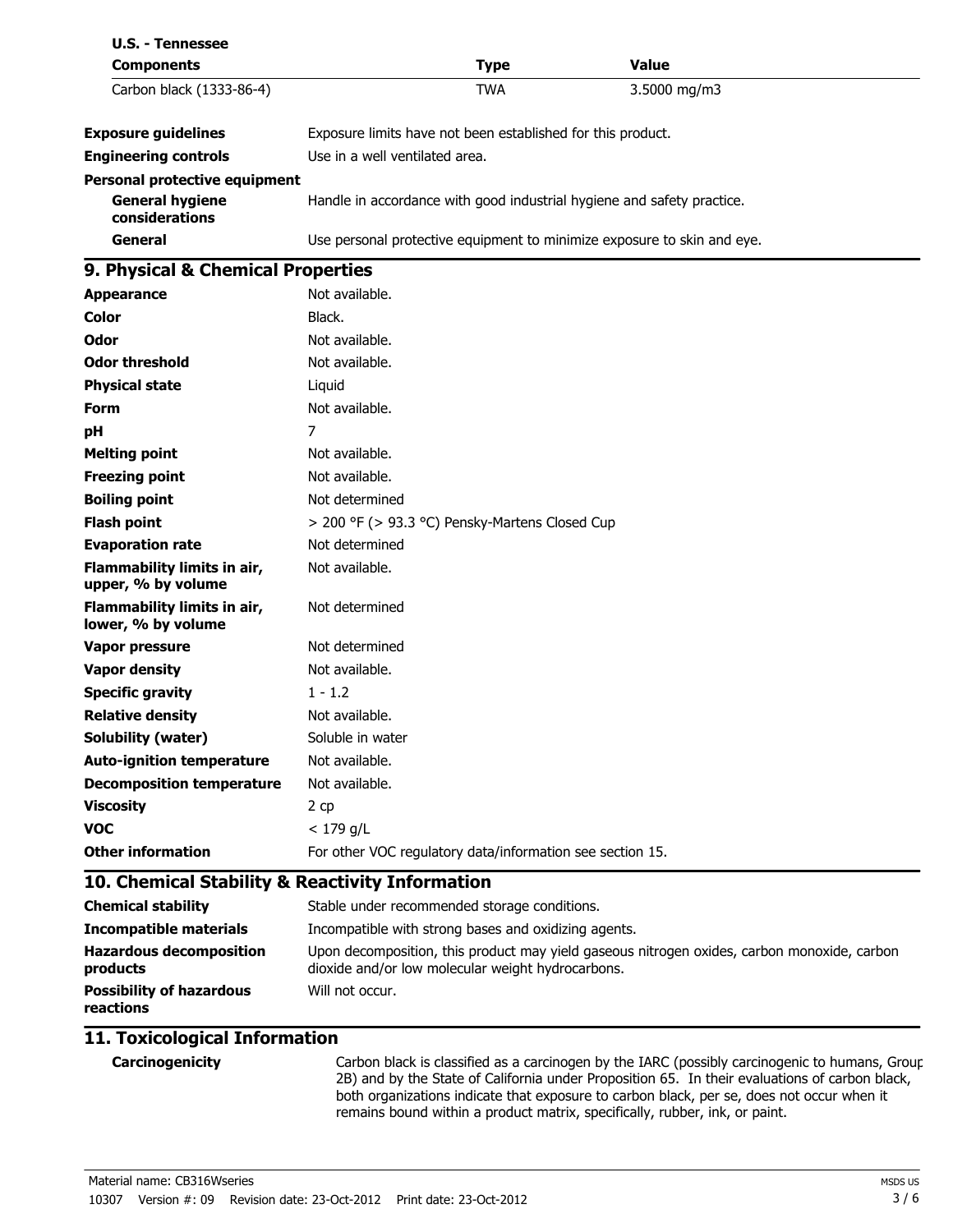| <b>ACGIH Carcinogens</b>                                                                              |                                                                                                                                                              |                                                                                                                                                                                                                                                                                  |  |
|-------------------------------------------------------------------------------------------------------|--------------------------------------------------------------------------------------------------------------------------------------------------------------|----------------------------------------------------------------------------------------------------------------------------------------------------------------------------------------------------------------------------------------------------------------------------------|--|
| Carbon black (CAS 1333-86-4)                                                                          |                                                                                                                                                              | A3 Confirmed animal carcinogen with unknown relevance to<br>humans.                                                                                                                                                                                                              |  |
| <b>IARC Monographs. Overall Evaluation of Carcinogenicity</b>                                         |                                                                                                                                                              |                                                                                                                                                                                                                                                                                  |  |
| Carbon black (CAS 1333-86-4)<br><b>IARC Monographs: Evidence of carcinogenicity in humans</b>         |                                                                                                                                                              | 2B Possibly carcinogenic to humans.                                                                                                                                                                                                                                              |  |
| Carbon black (CAS 1333-86-4)                                                                          |                                                                                                                                                              | Inadequate data.                                                                                                                                                                                                                                                                 |  |
| Serious eye damage/eye<br>irritation                                                                  | Not available.                                                                                                                                               |                                                                                                                                                                                                                                                                                  |  |
| <b>Symptoms and target organs</b>                                                                     |                                                                                                                                                              |                                                                                                                                                                                                                                                                                  |  |
| <b>Target Organs (NIOSH)</b>                                                                          |                                                                                                                                                              |                                                                                                                                                                                                                                                                                  |  |
| Carbon black (CAS 1333-86-4)                                                                          |                                                                                                                                                              | Eyes<br>Respiratory system                                                                                                                                                                                                                                                       |  |
| <b>Further information</b>                                                                            | This ink formulation has not been tested for toxicological effects.<br>Refer to Section 2 for potential health effects and Section 4 for first aid measures. |                                                                                                                                                                                                                                                                                  |  |
| 12. Ecological Information                                                                            |                                                                                                                                                              |                                                                                                                                                                                                                                                                                  |  |
| <b>Aquatic toxicity</b>                                                                               | LC50/96h/Fathead minnows =>750 mg/L.                                                                                                                         |                                                                                                                                                                                                                                                                                  |  |
| Persistence and degradability Not available.                                                          |                                                                                                                                                              |                                                                                                                                                                                                                                                                                  |  |
|                                                                                                       |                                                                                                                                                              |                                                                                                                                                                                                                                                                                  |  |
| <b>13. Disposal Considerations</b>                                                                    |                                                                                                                                                              |                                                                                                                                                                                                                                                                                  |  |
| <b>Disposal instructions</b>                                                                          | Regulations.                                                                                                                                                 | Do not allow this material to drain into sewers/water supplies.<br>Dispose of waste material according to Local, State, Federal, and Provincial Environmental                                                                                                                    |  |
|                                                                                                       |                                                                                                                                                              | HP's Planet Partners (trademark) supplies recycling program enables simple, convenient recycling<br>of HP original inkjet and LaserJet supplies. For more information and to determine if this service<br>is available in your location, please visit http://www.hp.com/recycle. |  |
| <b>14. Transport Information</b>                                                                      |                                                                                                                                                              |                                                                                                                                                                                                                                                                                  |  |
| <b>Further information</b>                                                                            | Not a dangerous good under DOT, IATA, ADR, IMDG, or RID.                                                                                                     |                                                                                                                                                                                                                                                                                  |  |
| <b>DOT</b>                                                                                            |                                                                                                                                                              |                                                                                                                                                                                                                                                                                  |  |
| Not regulated as dangerous goods.                                                                     |                                                                                                                                                              |                                                                                                                                                                                                                                                                                  |  |
| <b>IATA</b>                                                                                           |                                                                                                                                                              |                                                                                                                                                                                                                                                                                  |  |
| Not regulated as dangerous goods.                                                                     |                                                                                                                                                              |                                                                                                                                                                                                                                                                                  |  |
| <b>IMDG</b>                                                                                           |                                                                                                                                                              |                                                                                                                                                                                                                                                                                  |  |
| Not regulated as dangerous goods.                                                                     |                                                                                                                                                              |                                                                                                                                                                                                                                                                                  |  |
| <b>RID</b><br>Not regulated as dangerous goods.                                                       |                                                                                                                                                              |                                                                                                                                                                                                                                                                                  |  |
|                                                                                                       |                                                                                                                                                              |                                                                                                                                                                                                                                                                                  |  |
| 15. Regulatory Information                                                                            |                                                                                                                                                              |                                                                                                                                                                                                                                                                                  |  |
| <b>US federal regulations</b>                                                                         | US TSCA 12(b): Does not contain listed chemicals.                                                                                                            |                                                                                                                                                                                                                                                                                  |  |
| <b>DEA Exempt Chemical Mixtures Code Number</b><br>Not regulated.                                     |                                                                                                                                                              | Drug Enforcement Administration (DEA). List 1 & 2 Exempt Chemical Mixtures (21 CFR 1310.12(c))                                                                                                                                                                                   |  |
| Not regulated.                                                                                        |                                                                                                                                                              |                                                                                                                                                                                                                                                                                  |  |
| <b>Chemical Code Number</b>                                                                           |                                                                                                                                                              | Drug Enforcement Administration (DEA). List 2, Essential Chemicals (21 CFR 1310.02(b) and 1310.04(f)(2) and                                                                                                                                                                      |  |
| Not listed.                                                                                           | TSCA Section 12(b) Export Notification (40 CFR 707, Subpt. D)                                                                                                |                                                                                                                                                                                                                                                                                  |  |
| Not regulated.                                                                                        |                                                                                                                                                              |                                                                                                                                                                                                                                                                                  |  |
| <b>CERCLA (Superfund) reportable quantity</b><br>None                                                 |                                                                                                                                                              |                                                                                                                                                                                                                                                                                  |  |
| <b>Occupational Safety and Health Administration (OSHA)</b><br>29 CFR 1910.1200<br>hazardous chemical | No                                                                                                                                                           |                                                                                                                                                                                                                                                                                  |  |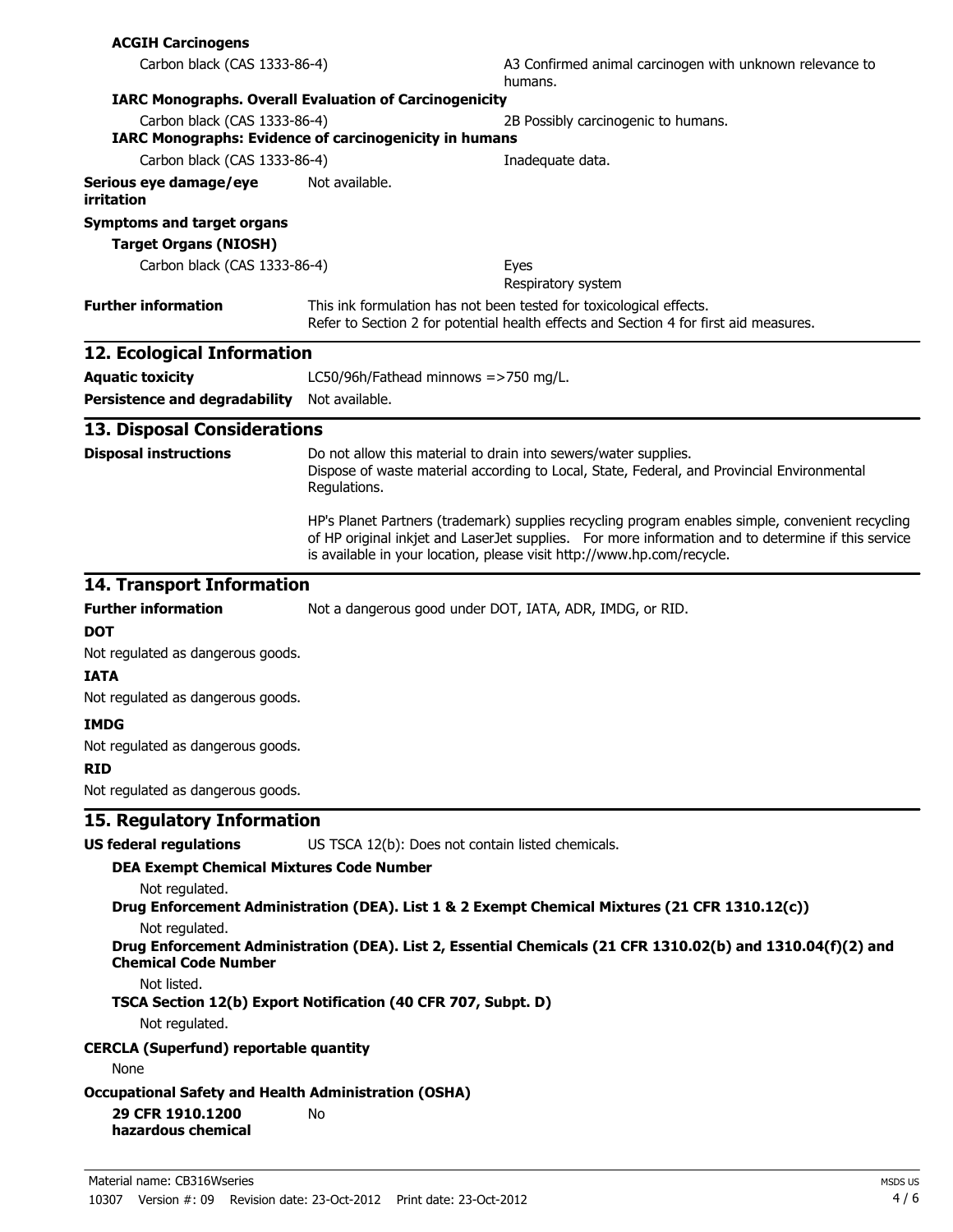| <b>Superfund Amendments and Reauthorization Act of 1986 (SARA)</b>                          |                                                                                                                    |                                                                                                                                                                                                                                                                                                                                                                                                                                                                                                                                                                                                                                                                                                                                                                                                                                                                                                                                                                                                                                                                 |
|---------------------------------------------------------------------------------------------|--------------------------------------------------------------------------------------------------------------------|-----------------------------------------------------------------------------------------------------------------------------------------------------------------------------------------------------------------------------------------------------------------------------------------------------------------------------------------------------------------------------------------------------------------------------------------------------------------------------------------------------------------------------------------------------------------------------------------------------------------------------------------------------------------------------------------------------------------------------------------------------------------------------------------------------------------------------------------------------------------------------------------------------------------------------------------------------------------------------------------------------------------------------------------------------------------|
| <b>Hazard categories</b>                                                                    | Immediate Hazard - No<br>Delayed Hazard - No<br>Fire Hazard - No<br>Pressure Hazard - No<br>Reactivity Hazard - No |                                                                                                                                                                                                                                                                                                                                                                                                                                                                                                                                                                                                                                                                                                                                                                                                                                                                                                                                                                                                                                                                 |
| <b>Section 302 extremely</b><br>hazardous substance                                         | No                                                                                                                 |                                                                                                                                                                                                                                                                                                                                                                                                                                                                                                                                                                                                                                                                                                                                                                                                                                                                                                                                                                                                                                                                 |
| <b>Section 311 hazardous</b><br>chemical                                                    | No                                                                                                                 |                                                                                                                                                                                                                                                                                                                                                                                                                                                                                                                                                                                                                                                                                                                                                                                                                                                                                                                                                                                                                                                                 |
| <b>State regulations</b>                                                                    |                                                                                                                    |                                                                                                                                                                                                                                                                                                                                                                                                                                                                                                                                                                                                                                                                                                                                                                                                                                                                                                                                                                                                                                                                 |
|                                                                                             | US - California Proposition 65 - CRT: Listed date/Carcinogenic substance                                           |                                                                                                                                                                                                                                                                                                                                                                                                                                                                                                                                                                                                                                                                                                                                                                                                                                                                                                                                                                                                                                                                 |
| Carbon black (CAS 1333-86-4)                                                                |                                                                                                                    | Listed: February 21, 2003 Carcinogenic.                                                                                                                                                                                                                                                                                                                                                                                                                                                                                                                                                                                                                                                                                                                                                                                                                                                                                                                                                                                                                         |
| US - New Jersey RTK - Substances: Listed substance                                          |                                                                                                                    |                                                                                                                                                                                                                                                                                                                                                                                                                                                                                                                                                                                                                                                                                                                                                                                                                                                                                                                                                                                                                                                                 |
| Carbon black (CAS 1333-86-4)                                                                |                                                                                                                    | Listed.                                                                                                                                                                                                                                                                                                                                                                                                                                                                                                                                                                                                                                                                                                                                                                                                                                                                                                                                                                                                                                                         |
| US. Massachusetts RTK - Substance List                                                      |                                                                                                                    |                                                                                                                                                                                                                                                                                                                                                                                                                                                                                                                                                                                                                                                                                                                                                                                                                                                                                                                                                                                                                                                                 |
| 2-pyrrolidone (CAS 616-45-5)<br>Carbon black (CAS 1333-86-4)                                | US. New Jersey Worker and Community Right-to-Know Act                                                              |                                                                                                                                                                                                                                                                                                                                                                                                                                                                                                                                                                                                                                                                                                                                                                                                                                                                                                                                                                                                                                                                 |
| Not regulated.                                                                              |                                                                                                                    |                                                                                                                                                                                                                                                                                                                                                                                                                                                                                                                                                                                                                                                                                                                                                                                                                                                                                                                                                                                                                                                                 |
| US. Pennsylvania RTK - Hazardous Substances                                                 |                                                                                                                    |                                                                                                                                                                                                                                                                                                                                                                                                                                                                                                                                                                                                                                                                                                                                                                                                                                                                                                                                                                                                                                                                 |
| 2-pyrrolidone (CAS 616-45-5)<br>Carbon black (CAS 1333-86-4)<br><b>US. Rhode Island RTK</b> |                                                                                                                    | Listed.<br>Listed.                                                                                                                                                                                                                                                                                                                                                                                                                                                                                                                                                                                                                                                                                                                                                                                                                                                                                                                                                                                                                                              |
| Carbon black (CAS 1333-86-4)                                                                |                                                                                                                    |                                                                                                                                                                                                                                                                                                                                                                                                                                                                                                                                                                                                                                                                                                                                                                                                                                                                                                                                                                                                                                                                 |
| <b>Regulatory information</b>                                                               | New Zealand, and China.                                                                                            | All chemical substances in this HP product have been notified or are exempt from notification<br>under chemical substances notification laws in the following countries: US (TSCA), EU<br>(EINECS/ELINCS), Switzerland, Canada (DSL/NDSL), Australia, Japan, Philippines, South Korea,                                                                                                                                                                                                                                                                                                                                                                                                                                                                                                                                                                                                                                                                                                                                                                          |
| <b>Other information</b>                                                                    | and amendments).<br>emissions).                                                                                    | Specific Provisions: Regulation (EC) No 1907/2006 of the European Parliament and of the Council<br>concerning the Registration, Evaluation, Authorisation and Restriction of Chemicals (REACH),<br>establishing a European Chemicals Agency, amending Directive 1999/45/EC and repealing Council<br>Regulation (EEC) No 793/93 and Commission Regulation (EC) No 1488/94 as well as Council<br>Directive 76/769/EEC and Commission Directives 91/155/EEC, 93/67/EEC, 93/105/EC and<br>2000/21/EC (in the amended version OJ L 396 from 29.05.2007 page 3 with further rectifications<br>Exposure Limits (See Section 8): Executive regulation of Minister of Labour and Social Policy dated<br>Nov. 29, 2002 concerning the highest exposure limits and volume of factors harmful for health and<br>environment at work (Official Journal of Laws no 217/2002 item 1833 with further amendments).<br>VOC content (less water, less exempt compounds) = $<$ 781 g/L (U.S. requirement, not for<br>VOC data based on formulation (Organic compounds minus solids) |

# **16. Other Information**

| <b>Other information</b> | This MSDS was prepared in accordance with USA OSHA Hazard Communications regulation (29<br>CFR 1910.1200).                                                                                                                                                                                                                                                                                                                                                                                                                                                     |
|--------------------------|----------------------------------------------------------------------------------------------------------------------------------------------------------------------------------------------------------------------------------------------------------------------------------------------------------------------------------------------------------------------------------------------------------------------------------------------------------------------------------------------------------------------------------------------------------------|
| <b>HMIS®</b> ratings     | Health: 1<br>Flammability: 1<br>Physical hazard: 0                                                                                                                                                                                                                                                                                                                                                                                                                                                                                                             |
| <b>NFPA ratings</b>      | Health: 1<br>Flammability: 1<br>Instability: 0                                                                                                                                                                                                                                                                                                                                                                                                                                                                                                                 |
| <b>Disclaimer</b>        | This Safety Data Sheet document is provided without charge to customers of Hewlett-Packard<br>Company. Data is the most current known to Hewlett-Packard Company at the time of preparation<br>of this document and is believed to be accurate. It should not be construed as quaranteeing<br>specific properties of the products as described or suitability for a particular application. This<br>document was prepared to the requirements of the jurisdiction specified in Section 1 above and<br>may not meet regulatory requirements in other countries. |
| Issue date               | 23-Oct-2012                                                                                                                                                                                                                                                                                                                                                                                                                                                                                                                                                    |